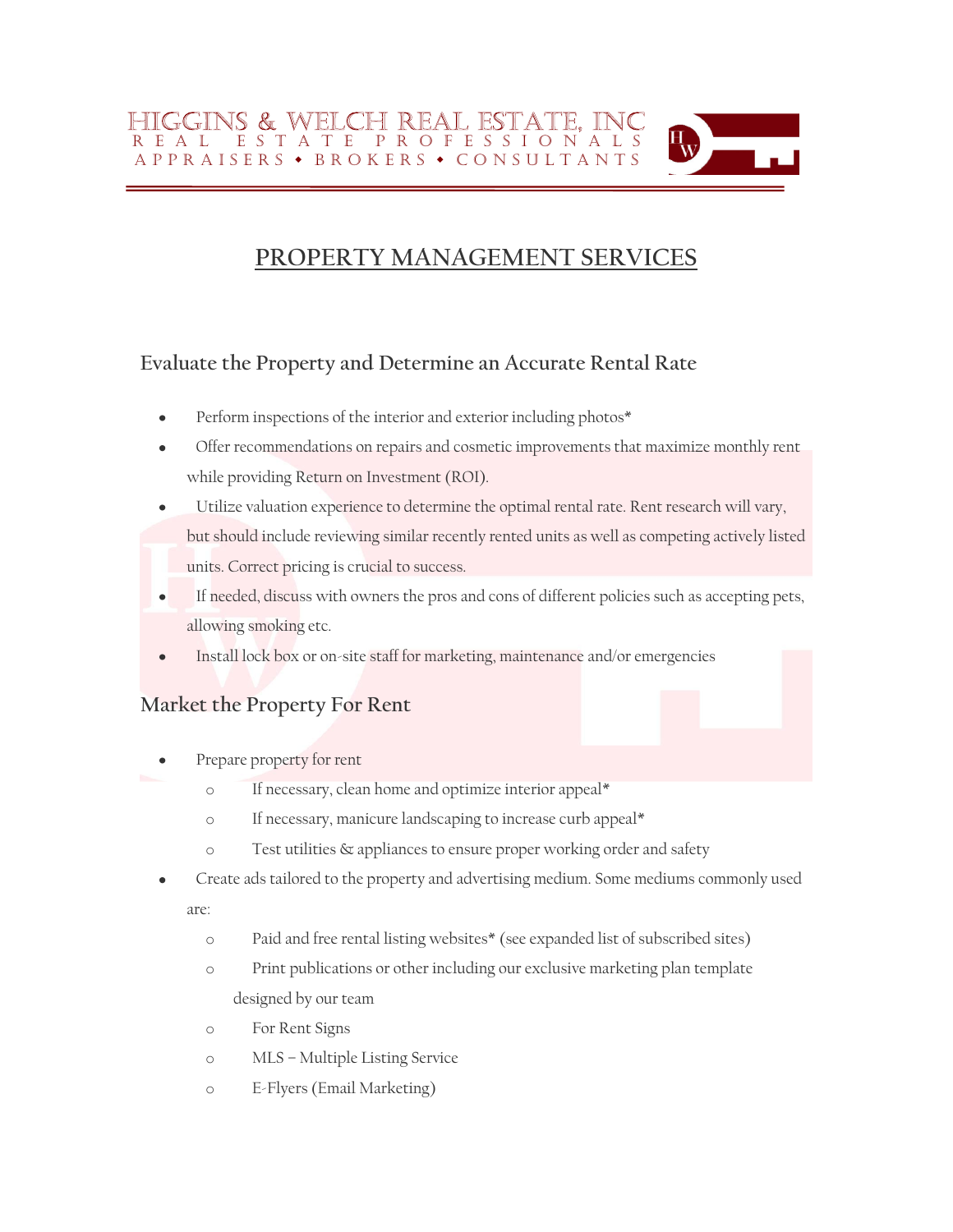- Work cooperatively with other brokers/leasing agents to procure a tenant  $\bullet$
- Field calls from prospects for questions and viewings
- Meet prospective tenants for showings throughout the week and weekend.
- Provide prospective tenants with rental applications that are legally compliant with fair housing laws
- Collection of applications with application fee\*

#### **Tenant Screening and Selection**

- Perform a background check to verify identity, income, credit history, rental history and other\* (at applicant cost)
- Approve or deny tenant according to pre-defined tenant criteria
- Notify tenants per state law whom and why they were denied

#### **Tenant Move In**

- Draft leasing agreement  $\bullet$
- Confirm move in date and other terms of lease with tenant  $\bullet$
- Review lease guidelines and company policies  $\bullet$
- Perform detailed move in inspection with tenant and have tenants sign a report verifying the  $\bullet$ condition of the property prior to move-in, where applicable\*
- Collect first month's rent, last month's rent and/or security deposit or as otherwise specified in lease

#### **Rent collection**

- Collection of rent
- Pursuing late payments
- Transmitting pay or quit notices for tenants with late payments
- Enforcing late fees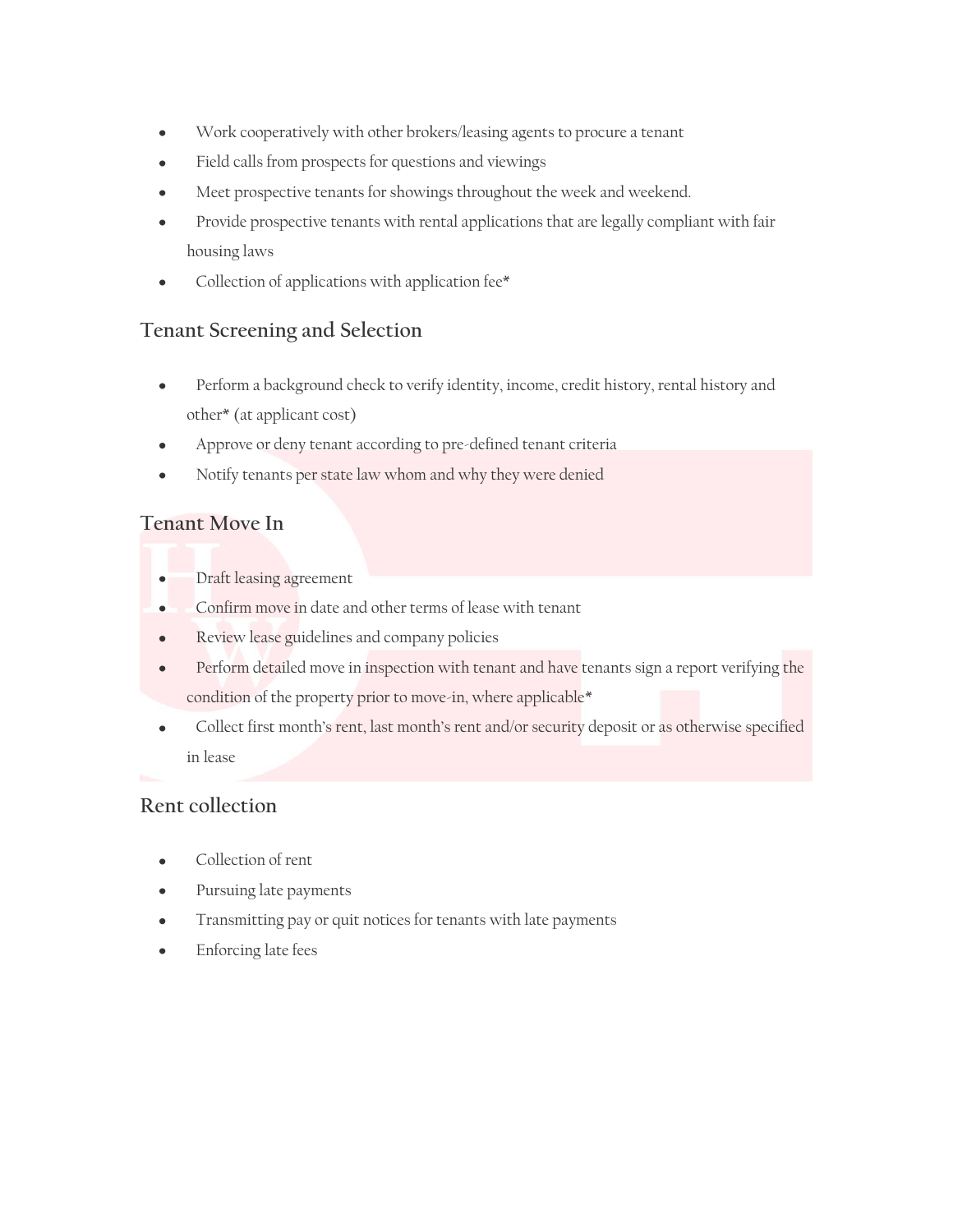# **Evictions**

#### *\*\* Typically completed by outsourced company at owner's expense(see contract)*

- Filing relevant paperwork to initiate and complete eviction process\*
- Representing owner in court\*
- Coordinating with law enforcement to remove tenant and tenants possessions from unit\*

#### **Inspections**

- Perform periodic inspections; (Interior and exterior) for repair needs, safety hazards, code violations, lease violations, etc.\*
- Arrange and oversee third party inspections (i.e. HCV/Section 8)\*
- If necessary, send owner periodic reports on the condition of the property

# **Financial**

- Provide accounting of property management services  $\bullet$
- Make payments on behalf of owner (Mortgage, insurance, HOA dues, etc.) as agreed upon in  $\bullet$ the Listing and Marketing Contract
- Detailed documentation of expenses via invoices, receipts and/or statement of account  $\bullet$
- Maintain all historical records (paid invoices, leases, inspection reports, warranties, etc.)
- Provide annual reporting, structured for tax purposes as well as required tax documents including a 1099 form
- Provide easy to read monthly cash-flow statements which offer a detailed breakdown of income and itemized expenses

# **Maintenance, Repairs, and Remodeling**

- Provide and oversee maintenance coverage\*
- Establish a preventative maintenance policy to identify and deal with repair needs, where applicable
- Provide access to network of licensed, bonded and/or fully insured contractors who have been vetted for competitive pricing and professional and workmanlike quality\*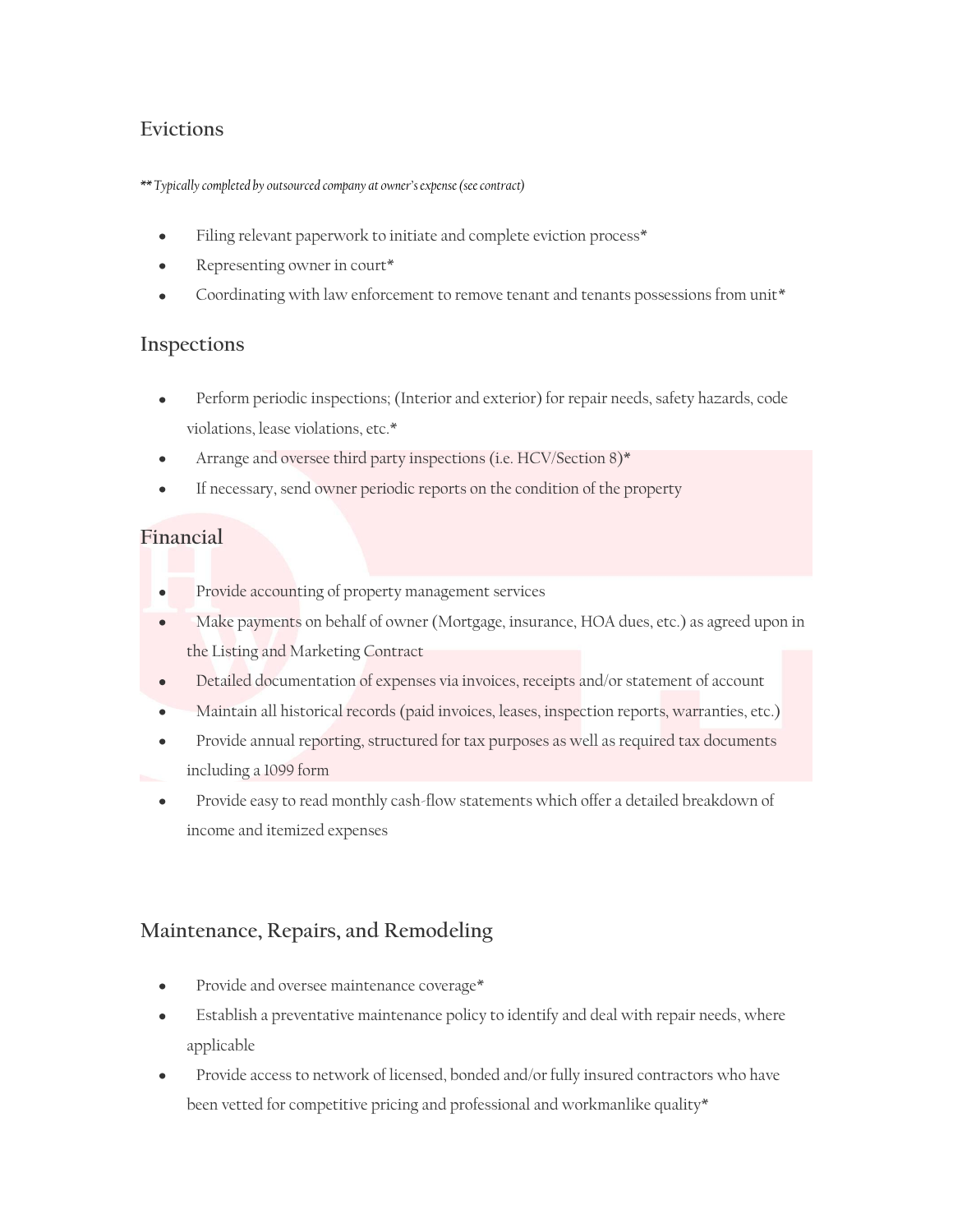- Assign jobs to different parties (in-house employees, handyman and professional  $\bullet$ contractors) based on the best fit for the need\*
- Maintain outdoor/common areas as agreed upon in the Listing and Marketing Contract\*
	- o Leaf and snow removal & Landscaping\*
	- o Removing trash and debris\*
- Maintain and monitor a 24 hour emergency repair phone hot-line and/or online portal
- Larger renovation or rehabilitate projects
	- o Provide recommendations on how the project can maximize rental income
	- o Prepare or provide preliminary cost estimates\*
	- o Obtain multiple independent bids for the work\*

#### **Tenant Move Out**

- Inspect unit and complete a report on the property's condition when the tenant moves out, where applicable\*
- Provide tenant with a copy as well as estimated damages in compliance with and applies to  $\bullet$ laws and regulating, where applicable
- Return the balance of the security deposit to the tenant, where applicable  $\bullet$
- Arrange for the unit to be cleaned and transfer of remaining property of tenant\*  $\bullet$
- Re-key and/or replace the locks\*  $\bullet$
- Market for rent\*

 **\* Fee applies as required**